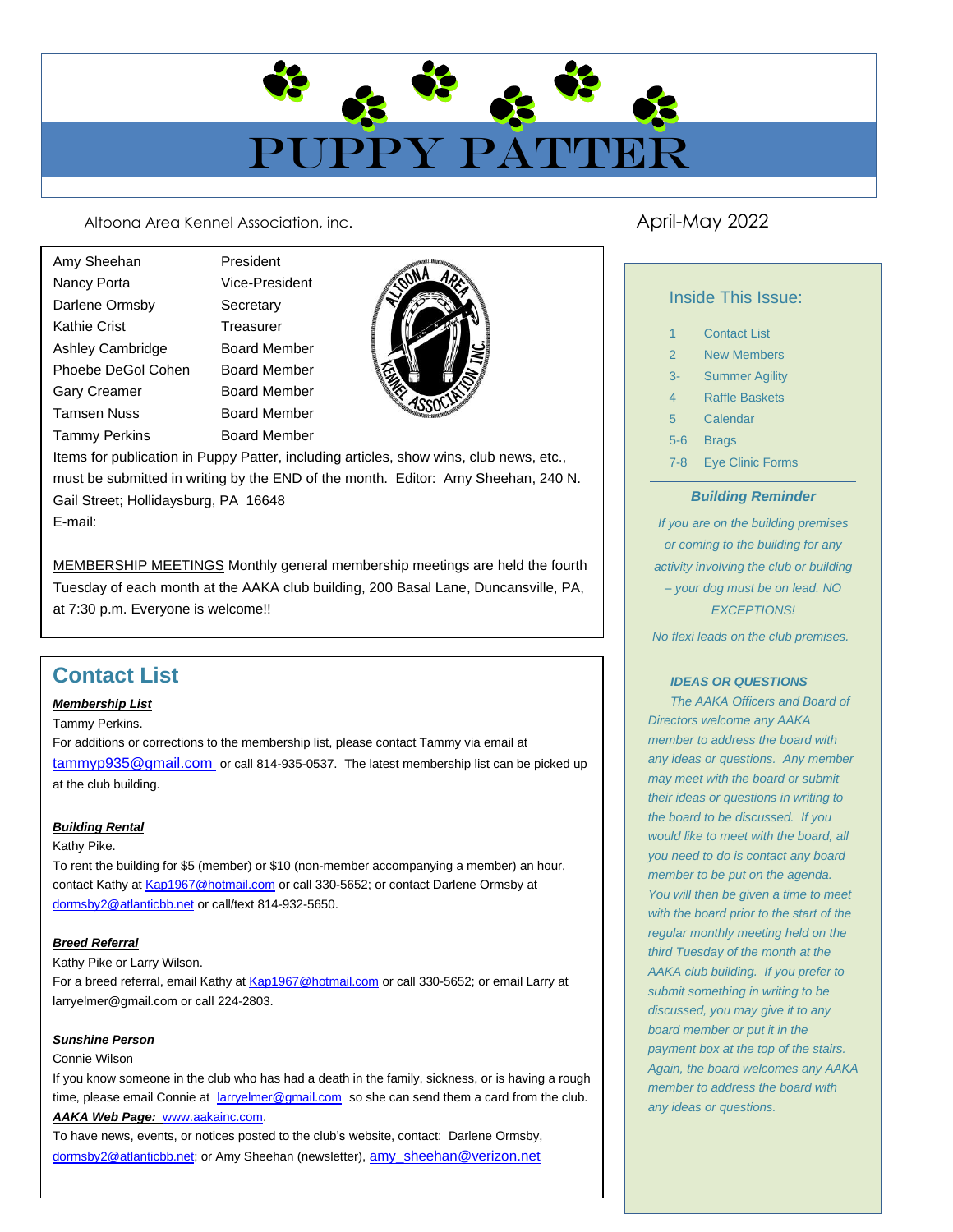# **AAKA Class Schedule**

AAKA club classes, which are scheduled for 55 minutes, are ongoing; and costs \$42 for members and \$60 for non-members for a six-week session. Drop-ins are welcome at classes, but individuals need to contact the instructor prior to attending the class to check on room availability. **If you sign up for a class and cannot attend, you need to let the instructor know**. Also, if you decide to withdraw from a class, you need to inform the teachers so that others on the wait list can participate in the class.

### **Class Schedule: Always check club calendar on AAKAinc.com!**

- **Puppy K,** Monday, 6 p.m. Kelly Corl, 207-1635. Now taking signups for October Class!
- **Social Obedience Skills,** Monday, 7:15 p.m.– Kathy Pike, 330-5652 New session soon
	- **Obedience,** Tuesday, 4 & 5 p.m.– Marty Strawmier, 944-1927.
	- **Pre-Agility,** Tuesday, 6:15 p.m.– Nancy Porta, 224-0295.
	- **Handling,** Thursday, 6 p.m.– Kathie Crist, 623-8680
	- Foundation Obedience Competition, 1<sup>st</sup> and 3<sup>rd</sup> Thursday, 7 pm -Barb Hite-Irons [barter@floodcity.net](mailto:barter@floodcity.net)
	- Rally Class, 2<sup>nd</sup> and 4<sup>th</sup> Thursday, 7 p.m.– Darlene Ormsby, 224-5650.
	- **Agility,** Saturday, 8, 9, 10 & 11am -Nancy Porta, 224-0295. **Summer Schedule.**
	- **Alliance Therapy Dog,** by appointment, Jim Underwood, 814-943-3511

# **Note about Pre-Agility Class!**

Our club offers a Pre-Agility class annually. The start date is usually in October. This is an ongoing class after the initial 6-week session. Dog/handler teams are limited. This class fills QUICKLY -- many times before the class is announced. If you wish to attend this class, notify Nancy Porta **IN WRITING**: [Nporta9730@atlanticbb.net](mailto:Nporta9730@atlanticbb.net) Your name will be added to the sign-up roster when Nancy gets your email. It is advised to keep in touch with Nancy every month or so to validate continued interest. Dogs need basic obedience skills and a reliable 'sit/stay.' Contact Kathy Pike to join a Social Obedience Class: [kap1967@hotmail.com](mailto:kap1967@hotmail.com) or Marty Strawmier to join an Obedience Class: [mfairwind@aol.com.](mailto:mfairwind@aol.com)

### **New Members:**

**Robyn Fatula-Confer & Tom Schmitt 152 Old Pike Rd Woodbury PA 16695 Shelties & Golden Retrievers**

**Carla & Barry Brumbaugh 526 Agway Rd Martinsburg PA 16662 Labrador Retriever**

**Danielle & Kiri Dougherty 1240 Foot of Ten Rd Duncansville PA 16635 All American**

### *Supplies Needed*

*The club is always in need of paper towels, toilet tissue, garbage bags, cleaning supplies, Odor Ban, etc. Please add the club to your next shopping list.*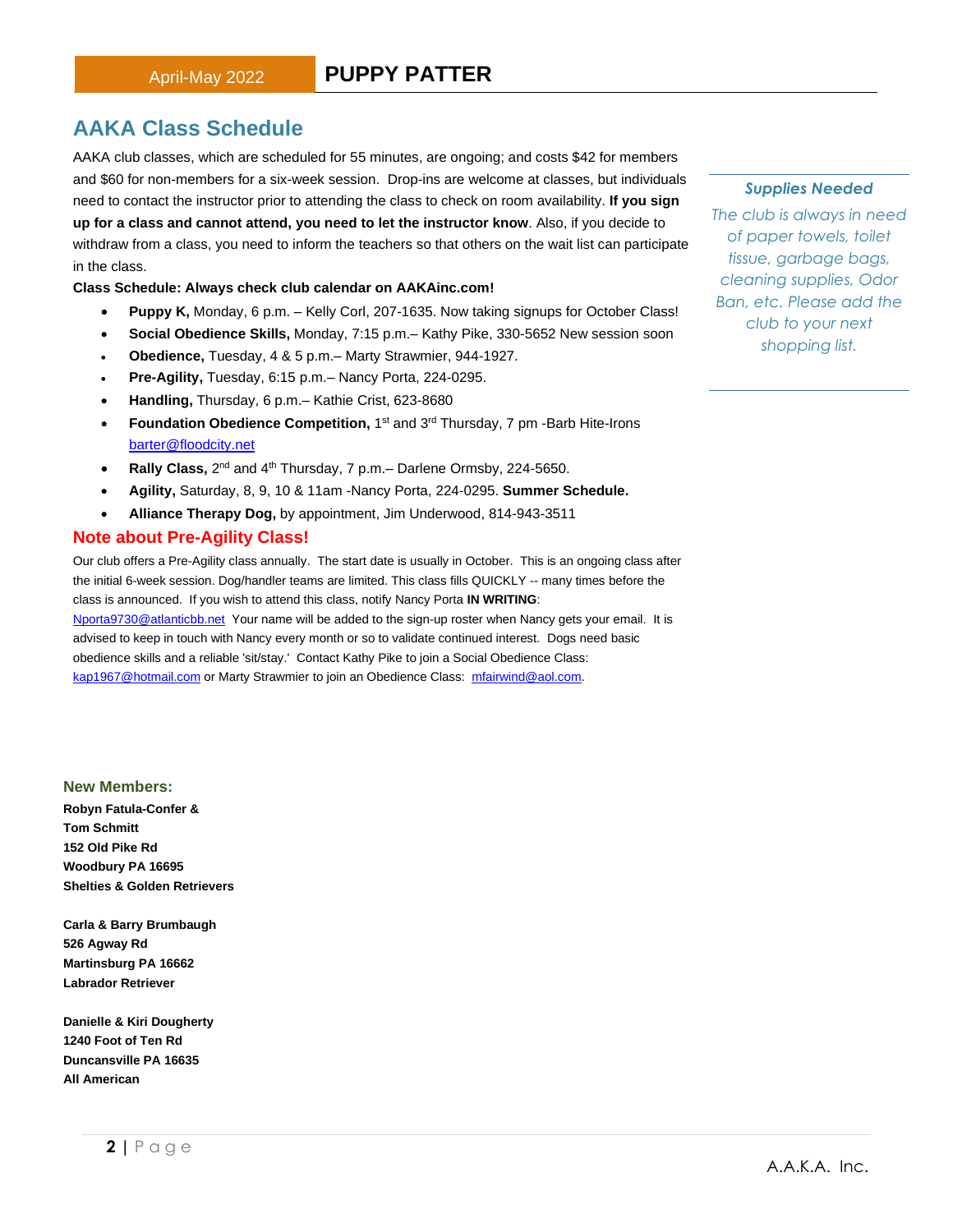# **AAKA Club Building Guidelines:**

# **The AAKA club building is open following current building occupancy guidelines.**

In an effort to keep everyone safe, we continue to revise the building guidelines for everyone to safely return to the club building. These guidelines are a zero percent policy to continue to use the club building until further notice. We ask that you please bear with us as we continue to make adjustments as needed. You can find the revised guidelines and waiver on the club's website: [www.aakainc.com.](http://www.aakainc.com/)

• Prior to your initial return to the building, you can email your signed waiver to Tammy Perkins at tammyp935@gmail.com, leave it in the basket inside the door of the club building, or snail mail it to Tammy at 2517 Third Street, Altoona, PA 16601. **You cannot enter the building before signing and submitting this waiver.**

Nancy Porta, Building Manager, has requested that you report any problem at the building to her as soon as possible at [Nporta9730@atlanticbb.net](mailto:Nporta9730@atlanticbb.net) or call 814-329-2993 (cell); 814-224-0295 (home). If the septic tank alert sounds off, you can silence it, but please notify Nancy immediately so the tank can be pumped.

Kathy Pike, Rental Coordinator, has requested that you contact her to reserve the building a[t kap1967@hotmail.com](mailto:kap1967@hotmail.com) or call/text 814-330-5652. For reference in scheduling, rentals will appear on the website calendar; Use the tab "Club Events" and "Calendar":

[http://aakainc.com/club-events/calendar/.](http://aakainc.com/club-events/calendar/) To better utilize the club building for all members, anyone who uses the building and decides not to come to the building during their reserved time slot (whether it be for classes or for training) must contact Kathy as soon as possible so that the rental can be removed from the website and others can take advantage of using the building. It is preferred that individual rentals do not reserved for more than two consecutive weeks at a time unless no one else wants that particular time slot. As in the past, club classes/events take precedence in building use. Instructors will post a class schedule on the bulletin board and/or on the website calendar so others know when the building is available for use.

Darlene Ormsby, Credits Coordinator, has requested that you complete the credit form and put it in the credit box inside the entrance door at the building. Feel free to contact her with any credit question at [dormsby2@atlanticbb.net](mailto:dormsby2@atlanticbb.net) or text 814-932-5650.

Tammy Perkins, Building Key and New Member Coordinator, has requested that you contact her if you would like to become a member or obtain a key to the building. Feel free to contact her with any membership or building key questions a[t tammyp935@gmail.com](mailto:tammyp935@gmail.com) or call 814-935-0537.

# **OFA Eye Clinic:**

The Altoona Area Kennel Association, Inc. is holding an OFA Eye Clinic with Dr. Ronald C. Riis from Cornell University on Saturday, August 6, 2022, at the club building in Duncansville, PA. The cost is \$50 for each dog. Appointments must be preregistered with Kathie Crist by Friday, July 22, 2022. For additional information or questions, contact Kathie at karafast@live.com or call 814-623-8680 in the evening. A flyer is on the website and attached on the last page (Page 7-8) with eye clinic details and registration form. Please feel free to pass this information on to other dog owners

# **Saturday Agility Summer Schedule:**

We are into our summer schedule for the AAKA, Inc. agility classes held on Saturdays. Summer schedule means you pay as you attend. You MUST respond to the weekly email if you plan to attend for that week. If you do not respond to the email that is sent out then it is assumed that you are not attending that week's class. Club members pay \$7.00 each class and nonmembers pay \$10.00 each class.

Most weeks, unless we have an exceptionally large number of handlers that plan to attend, the classes may be shifted around so please check your emails to confirm your class time.

Thanks for your help to organize the classes (number of handlers who want to attend) to facilitate good training! If there is anyone that would like to try their hand at instructing a Saturday morning class, please let me know. Darlene or I will be glad to assist you with sequences, etc.

Nancy and Darlene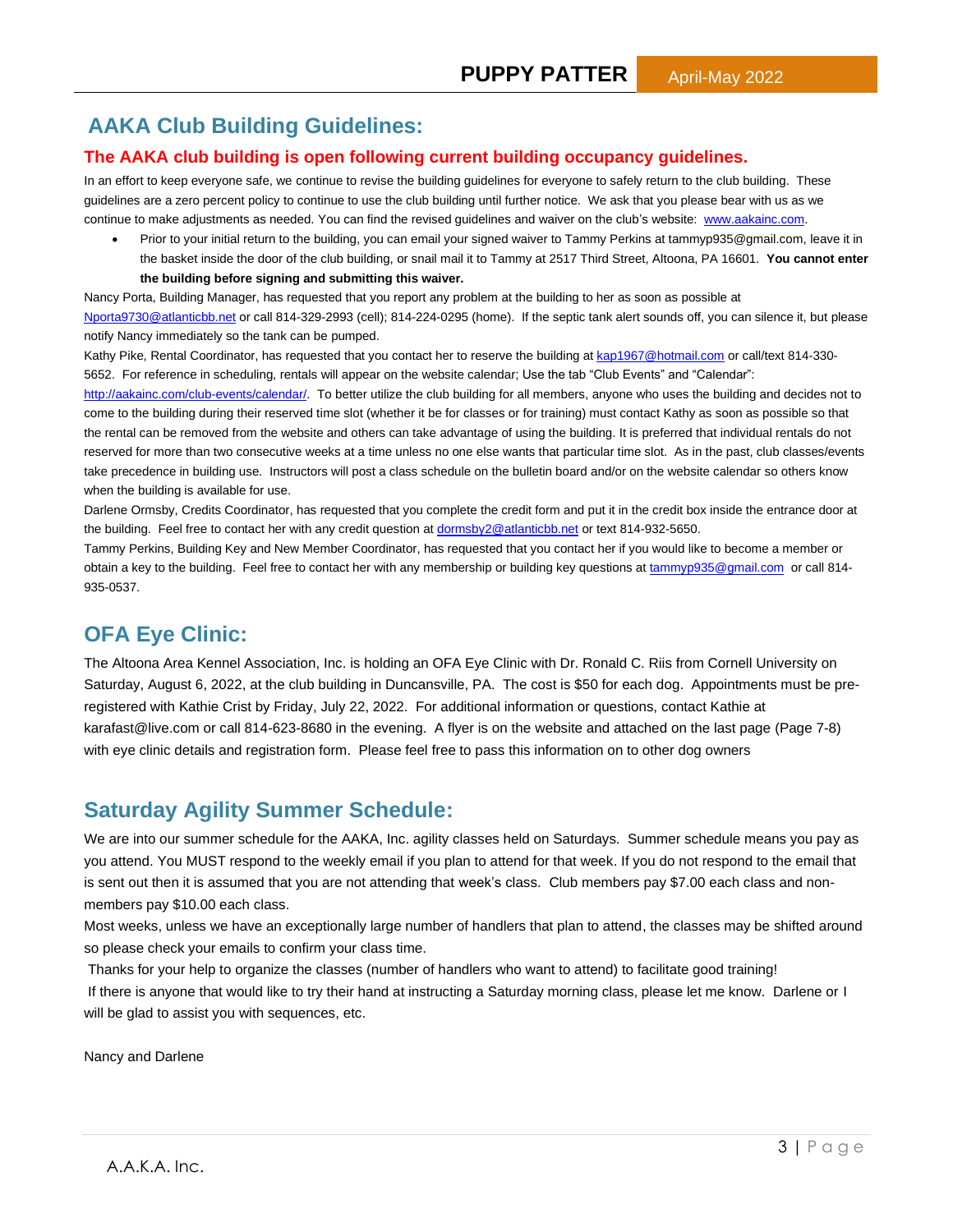# **2022 All Breed Dog Show (October 2022):**

Each year the club offers large baskets of dog/people goodies as a raffle at the All-Breed show. Darlene Ormsby and Nancy Porta collect the items/money (to buy more items). We hope to have at least four large baskets, filled to the brim. Member's generous donations allow us to make a large, pure profit on these raffles. Stuffing four baskets uses a lot of items, please be generous. It is helpful if you provide 4 'like' or similar items to make assembly easier. Donations can be left at the training building--mark bags of donations with Nancy Porta or Darlene Ormsby's name and raffle. Examples of donations are Gift cards; Dog food; Dog chewies/treats (please check expiration dates); Dog toys; Dog grooming supplies--ie. tools, shampoo, vitamins, etc.; Candles; and Money to buy larger, eye-candy items.

# **April Agility Trial Thank you!**

Wow! What a great agility weekend!

- 1. Thank you, Carol Metz, for chairing the agility trial this past weekend! Thank You!
- 2. Thank you, Friday setup workers! Setup was smooth after the major cleanout of the middle and rings; and was done in record time! Thank You!

3. Thank you, Saturday and Sunday trial workers, for hopping in without hesitation and covering the jobs to keep the rings running smoothly! Thank You!

4. A special thank you to those who helped the bulk of the day **without having a dog to run**! Thank you! Thank You!

5. Thank you, Sunday cleanup people for putting the facility back as BnD requested; and for hanging in there until the judges and secretaries were done! Thank you!

6. Thank you to the crew that met us at the building and carried everything back up the steps… WOW, that was awesome! Thank you!

Several exhibitors complimented our club and the workers for having a great trial! Couldn't do it without all the volunteers! You all are an awesome team!

Congratulations on the Qs and almost Q's; and just having fun with the dogs and socializing throughout the weekend!

Thank you and thank you some more for a great agility trial!! Dar

# **Did You Know…**

The newsletter is available on the Club website: [www.aakainc.com.](http://www.aakainc.com/) No email is needed to access the website and this can be viewed by any computer. Don't have a computer? No problem. Computers are available at any public library.

# **Membership Card**

The AAKA membership cards will only be printed upon request. Please contact Tammy Perkins if you are in need of an AAKA membership card. [tammyp935@gmail.com](mailto:tammyp935@gmail.com) or call 814-935-0537.

# **July Agility and July/October Fast Cat Premiums**

The July 29-31 Agility Trials, July 9-10 Fast Cat Trials, and October 15-16 Fast Cat Trials are open to enter. The premium and entry form for each trial is on the club's website on the Club Event's Tab: <http://aakainc.com/club-events/>.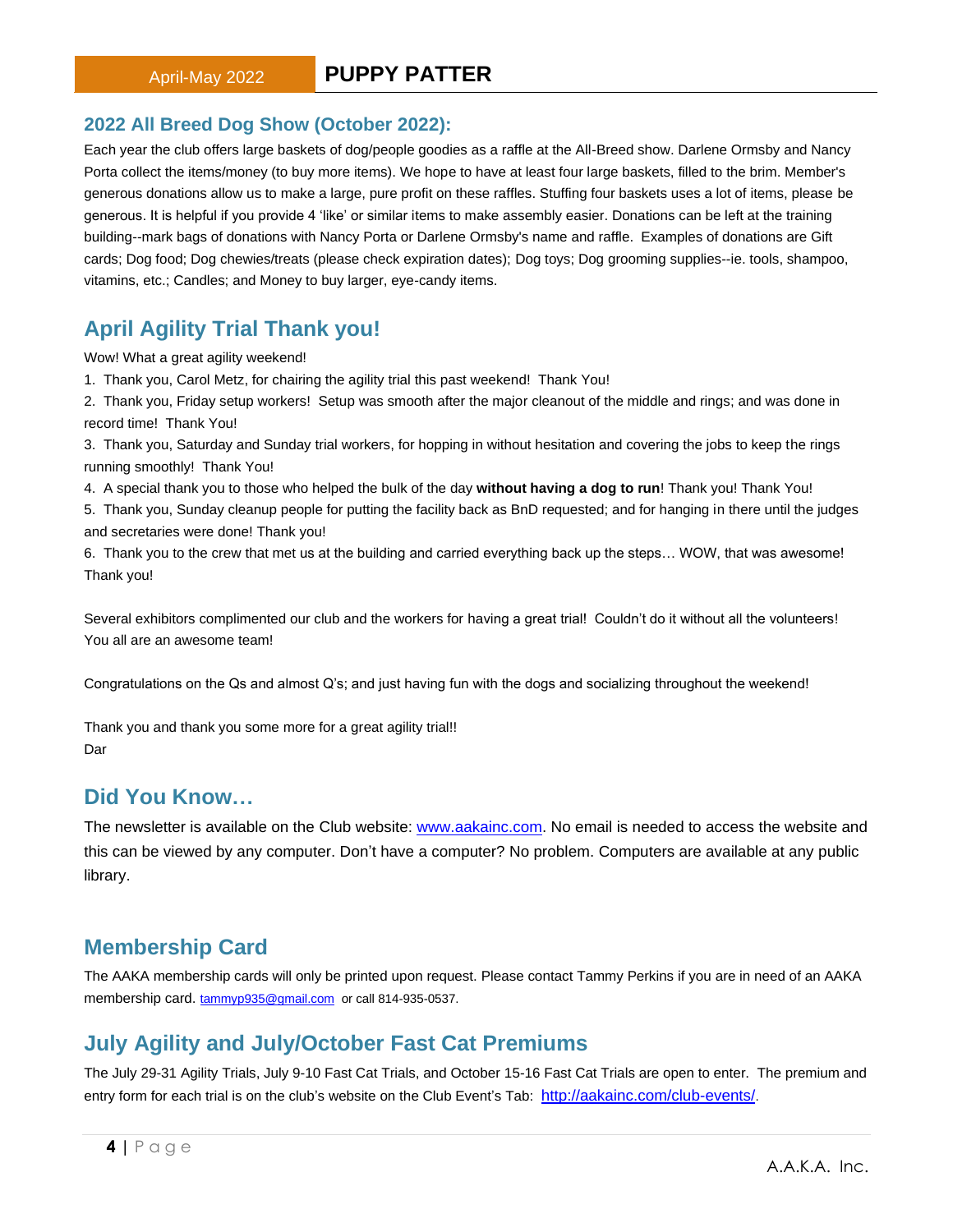# **Calendar:**

| <b>Board Meeting:</b>                                                 | June 21             |
|-----------------------------------------------------------------------|---------------------|
| General Membership Meeting: Reinforcement Strategies, Barb Hite-Irons | June 28             |
| Fast Cat Trial, Latrobe, PA                                           | <b>July 9-10</b>    |
| AAKA Agility Trial, Held at B&D, Latrobe, PA                          | <b>July 29-31</b>   |
| <b>Board Meeting:</b>                                                 | July 19             |
| <b>General Membership Meeting:</b><br><b>Picnic</b>                   | July 26             |
| <b>AAKA Eye Clinic w Dr. Ronald Riis</b>                              | August 6            |
| <b>Board Meeting:</b>                                                 | <b>August 16</b>    |
| <b>General Membership Meeting:</b><br>How to be a Stewart             | <b>August 23</b>    |
| <b>Board Meeting:</b>                                                 | September 20        |
| <b>General Membership Meeting:</b><br><b>TBA</b>                      | September 27        |
| <b>AAKA Show at New Castle, PA</b>                                    | October 6-7         |
| <b>AAKA Fast Cat Trial, Latrobe, PA</b>                               | October 15-16       |
| <b>Board Meeting:</b>                                                 | October 18          |
| General Membership Meeting: Marshal Arts, Chelsey T.                  | October 25          |
| <b>Board Meeting:</b>                                                 | November 15         |
| <b>General Membership Meeting: Tik Toc</b>                            | November 22         |
| <b>General Membership Meeting: Christmas Party</b>                    | <b>December TBD</b> |

# **Newsletter Brags and Pictures:**

Brags wanted! When sending your brags to the newsletter editor **please put "Brag" in the subject line**. Pictures are welcome but the editor reserves the right to modify the picture to an appropriate size that works in the newsletter. Due to the limited space in newsletter the editor also reserves the right to hold a picture for a future newsletter

# **Fast Cat and Agility:**

Remi earned his BCAT at our October trial. He also earned his ACT Jumpers & ACT Standard titles!

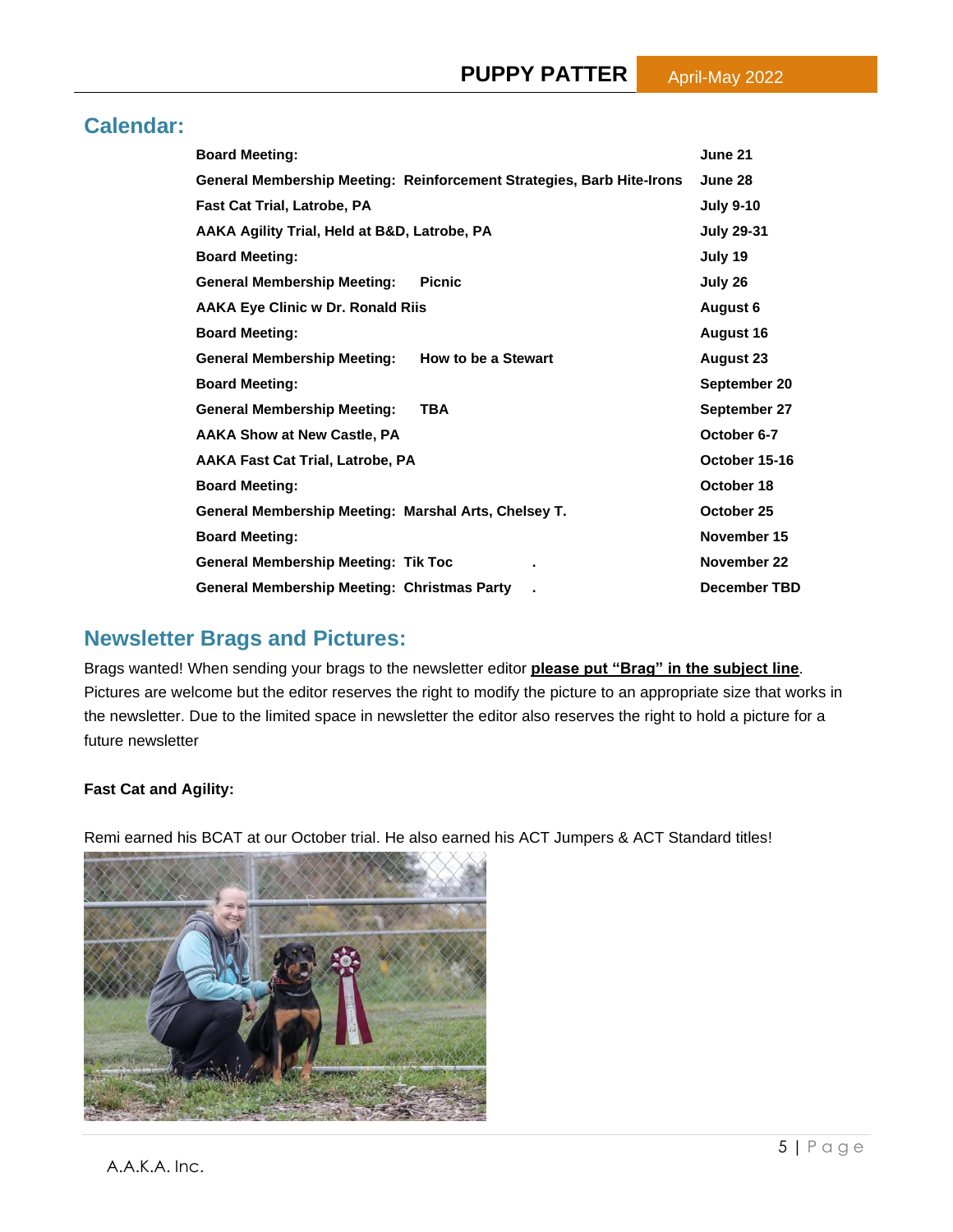# April-May 2022 **PUPPY PATTER**

# **Scent:**

Shetland Sheepdog, Riley, owned by Don Ormsby and Nancy Porta, finished his Novice Buried Title (SBN) to complete the Novice Elements Title (SWN), finished his Elite Novice Interior Title (SINE), and got a leg in Advanced Containers and a leg in Advanced Interior. Riley now sports some new letters after his name, CH Jana Life Of Riley FDC DCAT SWN SCNE SINE CGCA CGCU TKN ATT. Thank you NNKC and WCOTC for recently holding scent work trials.

# **Over The Rainbow Bridge:**

# Champ

Owned by: Tammy Perkins

My husband & I were the first of many potential adopters to meet Champ at the shelter. He loved us immediately & the feeling was mutual! We got a call the next Day saying Champ was ours & that he had picked us (he wouldn't even acknowledge any of the other potential adopters).

I started Champ in obedience & it was clear he loved to learn & to work. We went on to do many things together & earn a multitude of titles together. He had titles in Obedience, Rally & Agility, as well as his CGC, CGCA & CGCU. We completed his Novice & Intermediate Trick titles & he had his ATT title as well. He was definitely mommy's boy & will be terribly missed. Fly High buddy



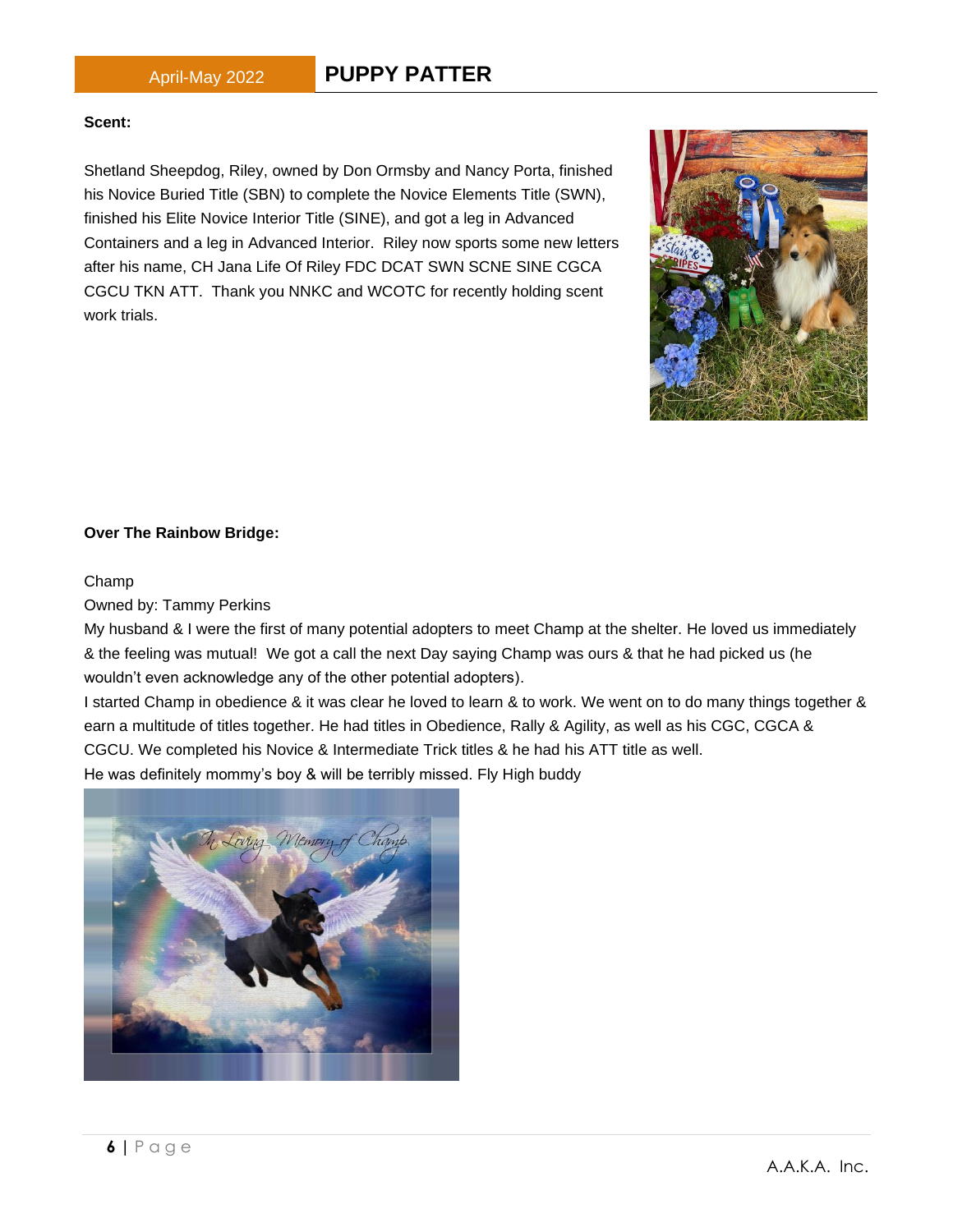

Ronald C. Riis, DVM, MS, **Diplomat, American College** of Veterinary **Ophthalmologists** 

### **Education and Training**

Cornell University, Master of Veterinary Science, 1975 Cornell University, Resident, Comparative Ophthalmology, 1974 Internship, College of Veterinary Medicine Cornell University, 1972 University of Minnesota, DVM, 1971

### **Board Certification**

Diplomat - American College of Veterinary Ophthalmologists (DACVO) **American Society of Clinical Pathology** (MT/ASCP) Cytology & Histopathology

### **Directions to the Club Building:**

### **FROM CRESSON:**

Follow Route 22 East. Take the last exit before the I-99 Interchange, the Hollidaysburg/Duncansville Exit Route 764. Remain in the left lane for Route 764 North Altoona. Once you merge onto Route 764 North, you should immediately get into the left lane as you will be making a left turn at the first signal light onto Carson Valley Road. This intersection is marked by the Carson Valley Cemetery on your left and Beck Chiropractic on your right. Smith Furniture is beyond the intersection on your right. After making your left turn onto Carson Valley Road follow the directions from \*\* in the I-99 South or North directions.

### **FROM HOLLIDAYSBURG:**

Get to the Meadows Intersection (North) Juniata Street and Plank Road). If you are on North Juniata Street, proceed straight through the signal light at the Meadows Intersection. If you are Southbound on Plank Road, turn right at the signal light at the Meadows Intersection. If you are Northbound on Plank Road, turn left at the signal light at the Meadows Intersection. Proceed straight to the first stop sign after the Allegheny #1 Elementary School on your right. Turn right at the stop sign and then make first left turn. After making the left turn you will be on the extension of Carson Valley Road on the east side of Route 764. There will be a signal light at the intersection with Route 764. Proceed straight through the signal light and follow the directions from the \*\* in the I-99 South or North directions.

### FROM 1-99 SOUTH OR NORTH:

Take Exit 28, the Route 22 West Exit, to Ebensburg. Once on Route 22 West, take the First Exit, Hollidaysburg / Duncansville / Altoona for Route 764. Get into the left lane for Route 764 North to Altoona. Once vou have merged onto Route 764 North. you should immediately get into the left lane as you will be making a left turn at the first signal light onto Carson Valley Road. This intersection is marked by the Carson Valley Cemetery on your left and Beck Chiropractic on your right. Smith Furniture is beyond the intersection on your right. After making your left turn onto Carson Valley Road, \*\* proceed straight up Carson Valley Road for 1.2 miles. As you approach the 1.2 mile mark, you will notice the overpass (bridges) for Route 22, slow down, you will make a right turn onto Longview Drive adjacent to the overpass. Follow Longview Drive for 2/10 of a mile and turn right onto Basal Lane to the building. The lane takes you straight into the building.

### **FROM ALTOONA ON ROUTE 764** SOUTH:

Follow Route 764 South out of Altoona towards Duncansville. As soon as you pass Veeder-Root (Manufacturing Plant) on your right, make the right turn at the signal light onto Carson Valley Road and follow the directions from the \*\* in the I-99 South or North directions. This is the first intersection as the road widens to four lanes for the remaining distance to Duncansville. If you pass the Route 22 Interchange, you have gone too far!

### **FROM DUNCANSVILLE ON ROUTE 764 NORTH:**

Follow Route 764 North towards Altoona. Immediately after the Route 22 Interchange, get into the left lane and make the left turn at the signal light onto Carson Valley Road. Then follow the directions from the \*\* in the I-99 South or North directions.